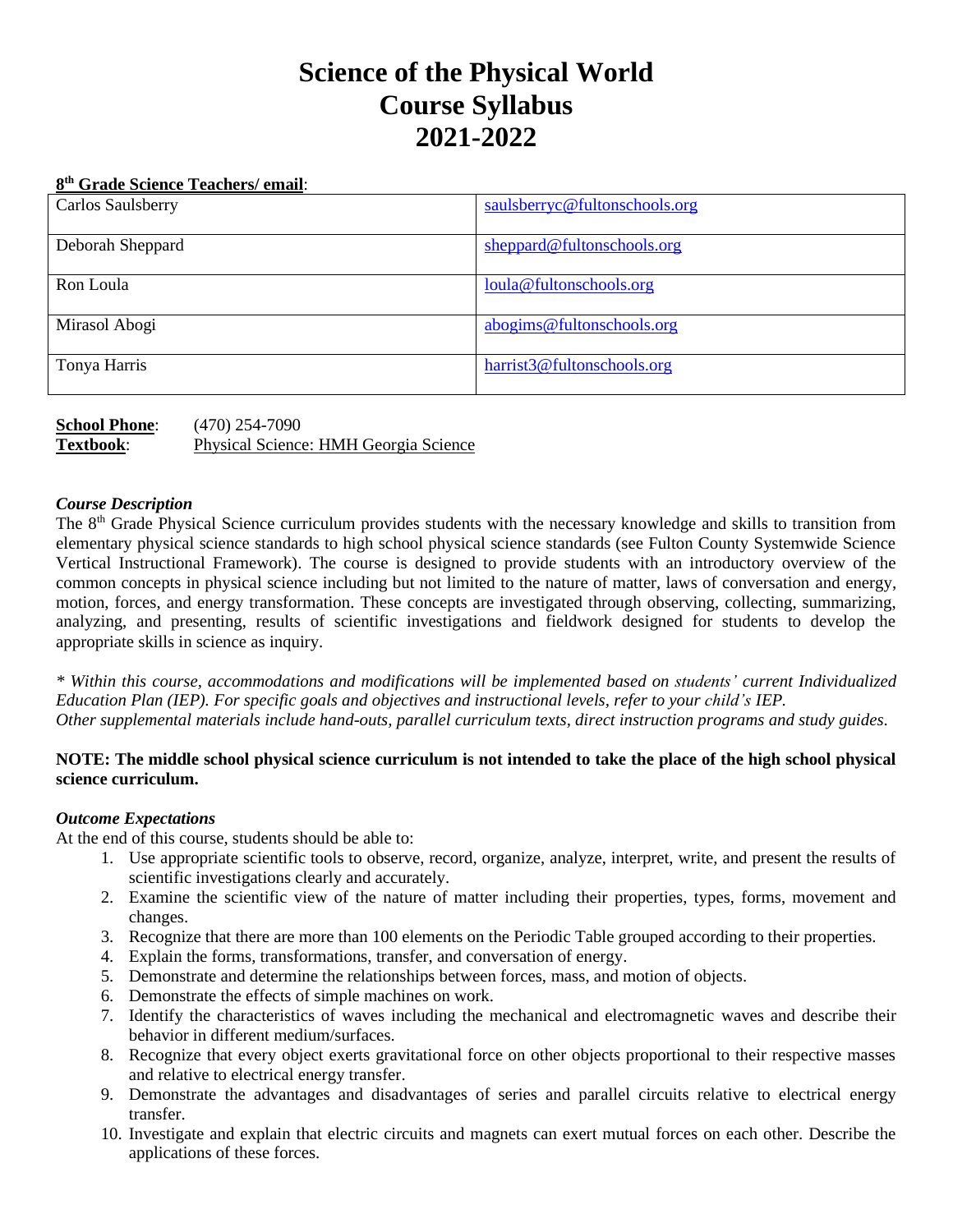# *Course Outline*

# **First Semester: Second Semester:**

Scientific Method & Measurement Motion & Newton's Laws Properties and States of Matter Waves, Sound & Light Atomic Theory Fluids Basic Chemistry Electricity & Magnetism Motion & Newton's Laws

#### *Grading*

| 50% |
|-----|
| 40% |
| 10% |
|     |

|  | <b>Fulton County Academic Grading Scale</b> |  |
|--|---------------------------------------------|--|
|  |                                             |  |

| 90 and above | 70-79    |
|--------------|----------|
| 80-89        | $69$ and |

69 and below $*$ \*By state rule, any grade below 70 is failing.

*Suggested Supplies (NOT MANDATORY)* Pen or Pencil Loose-leaf Paper

#### *Absence Make-Up Procedures*

FCBOE Policy JBD - Upon returning to school following an absence, it is the student's responsibility to contact the teachers to request make-up work. Make-up work must be completed by the student within the time specified by the teacher. At Taylor Road Middle School, the student will be given the same amount of time to make up the work as the student was absent unless other arrangements are mutually agreed upon.

#### *Provision for Improving Grades*

- 1. Opportunities designed to allow students to recover from a low or failing cumulative grade will be allowed when all work required to date has been completed and the student has demonstrated a legitimate effort to meet all course requirements including attendance.
- 2. Teacher will determine when and how students with extenuating circumstances may improve their grades.

### *Extra Help*

I am available most mornings from 8:00 – 8:45 a.m. for extra help. Please make an appointment with the teacher at least 24 hours ahead of time to ensure that there are no scheduling conflicts. A pass to come to the room will be written in the student's agenda.